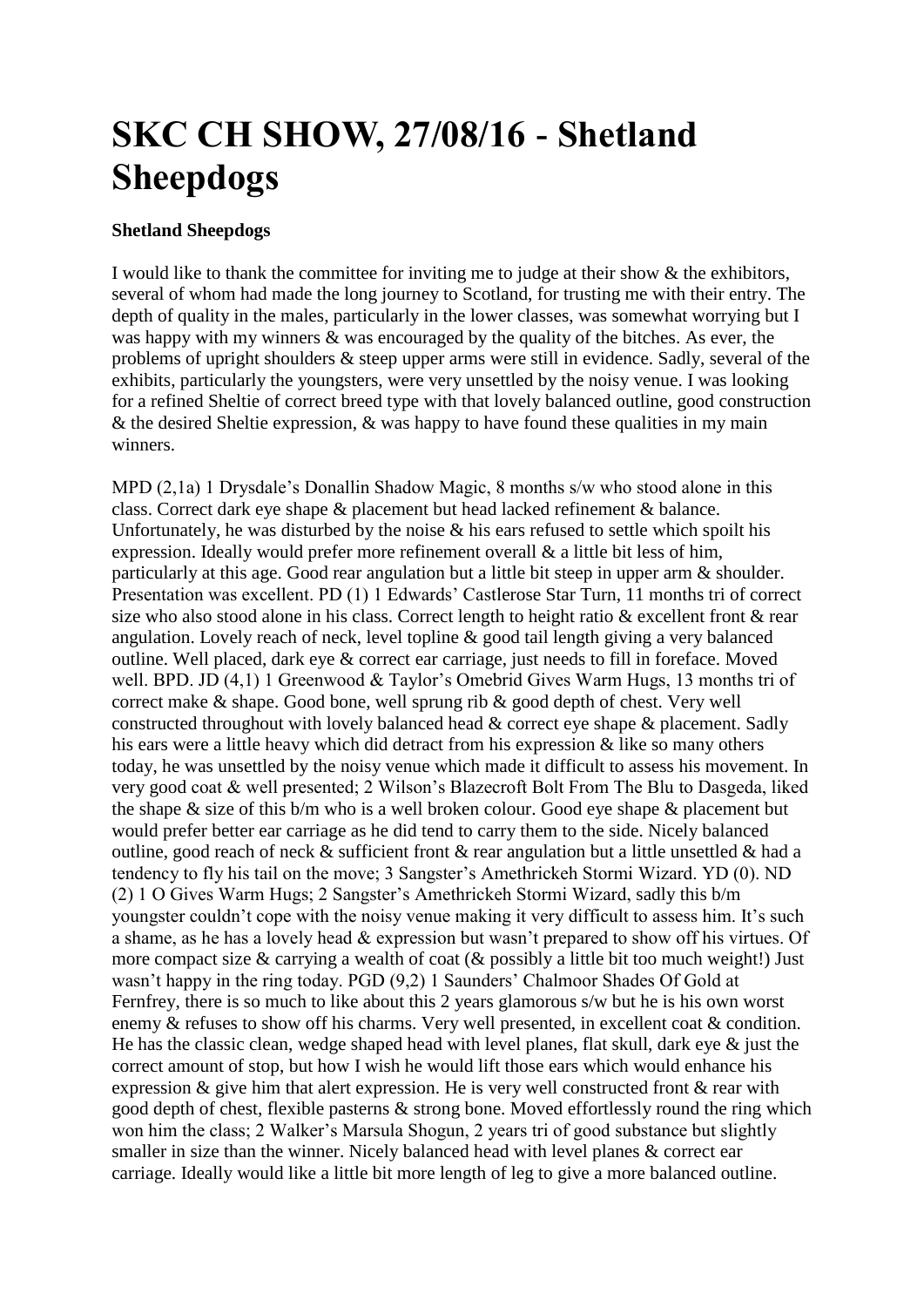Good bone, level topline & lovely bend of stifle giving drive from behind but couldn't quite match the front movement of the winner. Still a young dog  $\&$  has time to mature; 3 Hill's Tegens Astrakan at Molson. LD (9,1) 1 Smith's Orean The Bootlegger, such a lovely dog to go over, this  $g/s$  oozes masculinity without coarseness  $\&$  is so well constructed through. Correct front & rear angulation with excellent layback of should & length of upper arm, good depth of chest, flexible pasterns & strong bone. I loved his head. He has the correct level planes & desired amount of stop, well placed dark eye & correct ear carriage, the whole combining to give that sweet, alluring expression. If I were to be super critical, would like a tad more reach of neck. Moved effortlessly round the ring & when it came to the challenge was pleased to award him the CC; 2 Winfield's Oakcroft Star Force, have admired this g/s boy for some time & there is so much to like about him but, sadly, today he just didn't seem to be on top form & wasn't quite in full bloom. He has the most lovely head & expression with well placed dark eye, sufficient reach of neck, level topline & good length of tail. Moved well but didn't quite have the front construction of the winner. Still very much a youngster with time on his side  $&$  I've no doubt that his title will not be far away once he has had chance to grow his new coat; 3 Gatheral's Herds Humphrey. OD (8) 1 Goodwin's Ch Highbrook Hot Heir, most attractive shaded/s who is just coming up to 5 years of age & it was a very close decision between him & the winner of LD when it came to the challenge. He is refined yet masculine  $\&$  has the most appealing expression with correct ear carriage. He is well balanced throughout with good rear angulation  $\&$  correct length of tail. Correct for size, moved well & presented to perfection. When it came to the challenge I just preferred the front construction of the winner. RCC; 2 Edwards' Castlerose Spiritmaster, very sound b/m dog who is so well constructed throughout with good layback of shoulder & length of upper arm combined with well angled hindquarters. Nicely balanced head with well rounded muzzle & good underjaw. Good reach of neck, well developed chest & strong bone. Again a close decision between him & the winner but just preferred the refinement of the winner; 3 Proctor's Our Little Drummer Boy. VD (2,1) 1 Smith's Orean Top Gun, most attractive dark s/s with full white collar who is now 8 years  $\&$  still has the appearance  $\&$  movement of a youngster. Excellent front & rear angulation, good depth of chest & most appealing dark eye & expression. Good bone & substance. Stood alone in this class but fully deserved his first place.

MPB (2) 1 Purves' Donallin Ultimage Magic, 10 months attractive g/s with full white collar presented in lovely coat & condition. Most appealing dark, well placed eye & well rounded muzzle. Skull not quite on the same level plane as her muzzle but this did not detract from her very appealing expression. A little steep in upper arm but overall a very attractive puppy who was presented in immaculate condition & moved well; 2 Fenton's Shannmie's Tropical Blue, still very much a raw baby at just 6 months of age & understandably a little overwhelmed by the noise. Loved her well broken colour & she has excellent front & rear angulation. Well balanced head & correct eye shape & placement. Sadly she was very unsettled & hence her ears had a mind of their own. Ideally I would like them slightly higher set & a little bit smaller to enhance her expression. Once on the move she settled & moved well. PB (3) 1 Gatheral's Herds Hopefull, most appealing g/s with full white collar, in lovely coat & condition. So well-balanced throughout with correct length to height ratio. Most expressive, well placed dark eye & correct ear carriage giving a very sweet & feminine expression. Moved very smoothly & freely round the ring. BP; 2 Gamble's Balidorn Solitude, another very appealing g/s & so difficult to choose between her & the winner. She also has a beautifully balanced head with lovely dark almond shaped eye, level planes & correct ear carriage, giving a very appealing expression. Good reach of neck & level topline. Beautifully presented & moved & showed well. In the final analysis I just preferred the overall finish  $\&$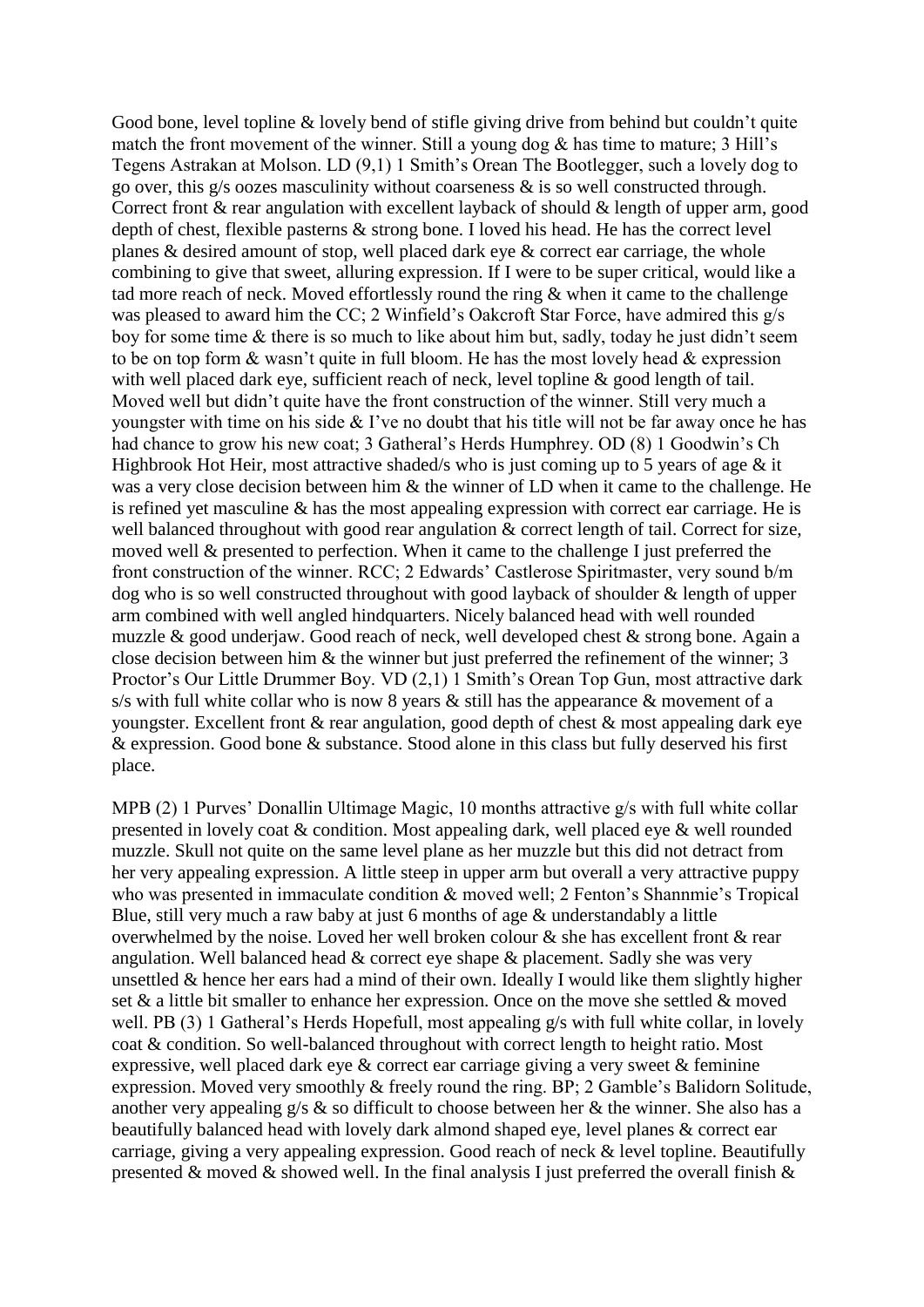balance of the winner; 3 Nixon's Japaro Edge Of Dreams. JB (5,1) 1 Nixon's Japaro Touch The Stars, most attractive 15 months g/s who instantly appealed for her overall shape & most delightful expression. Ideal size & has a lovely dark eye of correct shape & placement set into well balanced head with level planes & well rounded foreface, topped by neat, correctly placed ears. Good spring of rib & well bent stifle but would prefer more layback of shoulder & length of upper arm. Very feminine in outlook & impossible to resist that melting, dreamy expression. Moved well; 2 Clegram & Berry's Smiddyshaw I'll B There For U, another very attractive 13 months g/s, very similar to the first in so many ways. Well balanced head  $\&$ dark eye but did not have the ear carriage of the winner which did detract somewhat from her expression. Well presented & moved well; 3 Wilkie's Avonbank Designed To Dazzle. YB (8) 1 Fisher's Shellamoyed Babycham, hard to resist this eyecatching 18 months g/s presented in full coat which was groomed to perfection. Beautiful eye & expression, well developed chest, good bone, lovely bend of stifle with well let down hocks, good reach of neck, level topline graceful sweep over the loins. Beautifully balanced throughout & presented a lovely outline in profile. Good construction & moved well; 2 Sonymer's Winter Solstice, very attractive tri with full white collar who is just coming up to 2 years of age. Instantly appealed for her overall balance & shapely outline. Lovely dark, almond shaped eye set in well balanced head, topped with well placed ears, giving a very sweet expression which can sometimes be difficult to see in a tri. Well angulated front & hindquarters, level topline & good length of tail. Really liked this girl but, sadly, her handler was struggling to move her at the speed required to show off her good construction to advantage. Two very nice bitches who could so easily change places; 3 A Designed To Dazzle. NB (3,1) 1 B Solitude; 2 S Tropical Blue. PGB (5) 1 Smith's Orean Bootleg Babe, how refreshing to find yet another exhibit from this kennel who excelled in construction & movement. Loved the shapely outline of this 4 years s/s who was so well balanced throughout. Ideal for size with good bone & substance, good bend of stifle & low hock joint giving her drive on the move. Appealing head & expression with good reach of neck & correct ear carriage. Presented a lovely picture in profile & moved round the ring with ease; 2 Lycett's Herds Hallicia at Iliad, another attractive g/s with a lovely eye & expression. Just needs to fill out a little in foreface & couldn't quite match the shapely outline & front angulation of the winner. Very well presented & moved well; 3 Fenton's Shannmie's Blue Butterfly. LB (6,1) A lovely class of quality bitches. 1 Elder's Ellenyorn Endless Love, it was impossible to overlook the dreamy, melting expression of this 5 years rich mahogany s/s who was in full bloom & exudes sheltie charm. Excels in head properties & has the most appealing dark eye & correctly placed ears. Super bone & substance with neat feet, flexible pasterns & good hindquarters. Ideally would like a little more angulation in front which would enhance her shape. Presented in gleaming condition & totally focused on her handler. Moves with grace & ease. This lovely lady deserves her title & I seriously considered her in the challenge but she couldn't quite match the shape & front angulation of the winner. RCC; 2 Nixon's Japaro Making Music, very attractive g/s who unfortunately left her coat at home today. Loved her head & expression & very similar in shape & size to the winner. Moved well & just needs to grow her coat to complete the picture; 3 Purves' Sommerville Magic In Black. OB (5) 1 Latimer's Sonymer Summers Dream, & what a dream she is. This super 4 years golden sable possessed everything I was looking. Of excellent breed type, she excels in head properties & has the most appealing dark eye & neat ears, giving her that captivating Sheltie expression which is so hard to define. I loved her overall shape & balance, correct length to height ratio, elegant reachy neck, good depth of chest & level topline. Super angulation front & rear with well let down hock joint enabling her to move effortlessly around the ring. In super condition & presented to perfection. So feminine in outlook & exudes Sheltie charm. She totally stole my heart & I just couldn't deny her the CC. When it came to the challenge for BOB her super